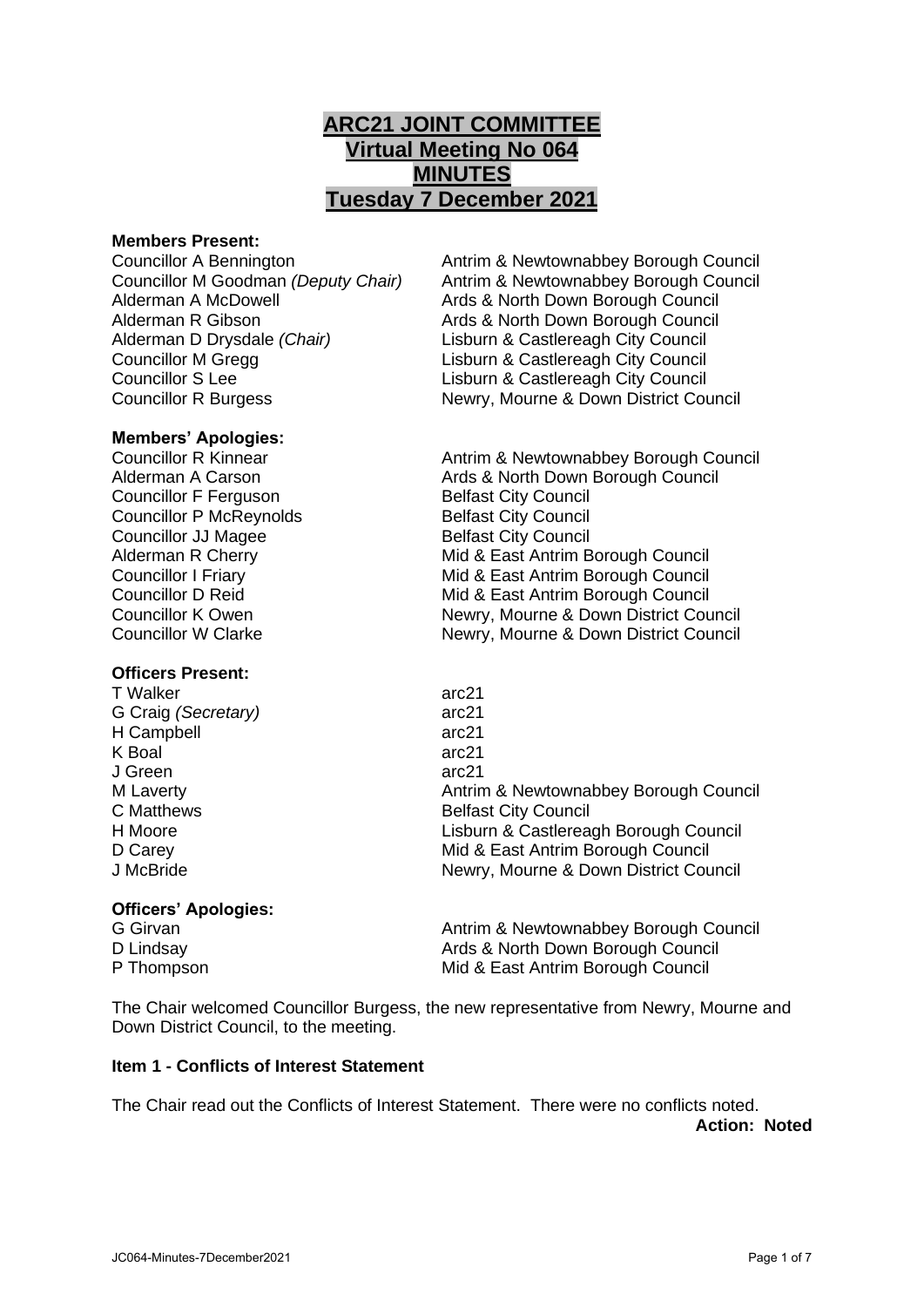#### **Item 2 - Apologies**

Apologies were noted. **Action: Noted**

# **Item 3 - Minutes of Joint Committee Meeting 061 held on 28 October 2021**

Following discussion, the Joint Committee approved the minutes of Joint Committee meeting 061 held on 28 October 2021.

#### **Action: Agreed**

#### **Item 4 - Matters Arising**

Mr Craig discussed the Declaration of Members Interests forms to be completed by Members and reported that at this time, there were only two forms outstanding.

He advised that he would be following this up but noted that Councillor Clarke may be stepping down from the Committee. It was suggested that Councillor Goodman contact Councillor Clarke to confirm.

# **Action: Councillor Goodman**

Annual General Meeting - Mr Craig advised that, following an action from the last meeting, he had received legal advice regarding the issue of the AGM and a report had been provided in the papers under Item 19, which was discussed next in the meeting.

#### **Item 19 - Annual General Meeting**

Mr Craig advised that legally, unlike a council who has a statutory requirement to hold an AGM in June, there was no requirement for the Joint Committee to have an AGM at all. However, it was the view of our legal advisor, Colin Campbell, that it is considered good practice to do so and Members agreed with his recommendation to continue this practice. .

He also recommended that, as councils hold their AGMs in June and to allow for any Member changes, that we continue to hold our AGM in September and update the Standing Orders accordingly.

Following discussion Joint Committee agreed to the recommendations.

#### **Action: Agreed**

# **Item 16 - Consultation - The Local Government Pension Scheme Amendments**

Mr Craig presented Members with a proposed arc21 response to the Department for Communities (DfC) consultation on proposed amendments to the Local Government Pension Scheme (NI) Regulations 2022.

He reported that DfC are responsible for updating the Local Government Pension Scheme (LGPS) in NI on an ongoing basis and NILGOSC administer the scheme on behalf of local government employees and employers.

Following discussion, the Joint Committee agreed to endorse the arc21 draft response for submission to the Department.

# **Action: Agreed**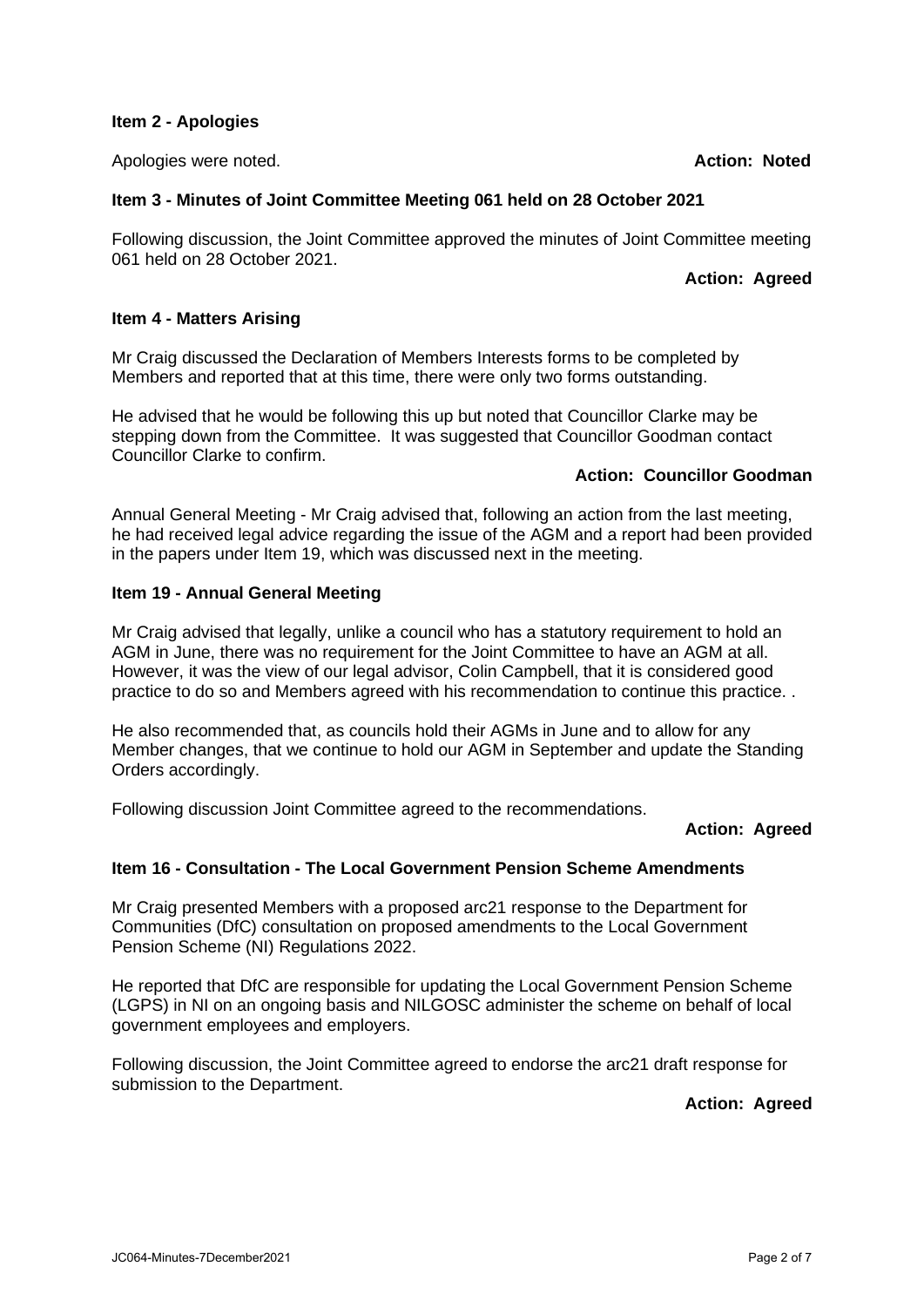# **IN COMMITTEE**

The Chair recommended that the meeting would now move "in committee" which was agreed.

Matters of a confidential and commercially sensitive nature were discussed under these agenda items.

Following discussion on the commercially sensitive matters, the Chair recommended that the meeting would now return to the main agenda, which was approved, but whilst "*in committee*" during this section of the meeting, there were six matters discussed. These were discussed in a different order to the agenda due to issues with having a quorum.

| Item 10 - Residual Waste Treatment Interim Services - Report and Decision Document. | <b>Action: Agreed</b> |  |
|-------------------------------------------------------------------------------------|-----------------------|--|
| Item 8 - Minutes of Meeting 061 held on 28 October 2021 'in committee'              | <b>Action: Agreed</b> |  |
| <b>Item 9 - Matters Arising</b>                                                     | <b>Action: Noted</b>  |  |
| Item 11 - Residual Waste Treatment Project                                          | <b>Action: Agreed</b> |  |
| Item 12 - HR Support - the report was presented and the recommendations approved    |                       |  |
| later in the meeting                                                                |                       |  |
| Item 14 - Council Covid-19 Waste Management Financial Losses                        | <b>Action: Noted</b>  |  |

# **OUT OF COMMITTEE**

After Item 14, the meeting returned to the main agenda due to being inquorate. The recommendations for Item 12 and the report in relation to Item 13 were discussed later in the meeting.

# **Item 7 - Contracts & Operations Briefing Report**

Ms Boal updated Members on the services and supplies contracts.

She reported that we continue to operate with the protocols that all of the contractors have in place in relation to COVID-19. She noted that some of the contractors had begun to ease some of their protocols but unfortunately had to reintroduce these as and when they were hit with spikes of covid, but services had continued to run with little noticeable change.

Ms Boal reported that the health and safety audits continue and there had been some site visits. Arising out of the audit Bryson Recycling has some issues to follow up.

She reported that we are also heavily focussed at this time of the year on the Christmas arrangements to make sure that appropriate requirements are in place to suit the councils' varied working patterns. In addition, contact lists are gathered for those on call those days to deal with any issues which may occur.

In relation to service status, Ms Boal she reported that things were generally good, the only issue being with fridges. She noted that it was understood that the fridges situation had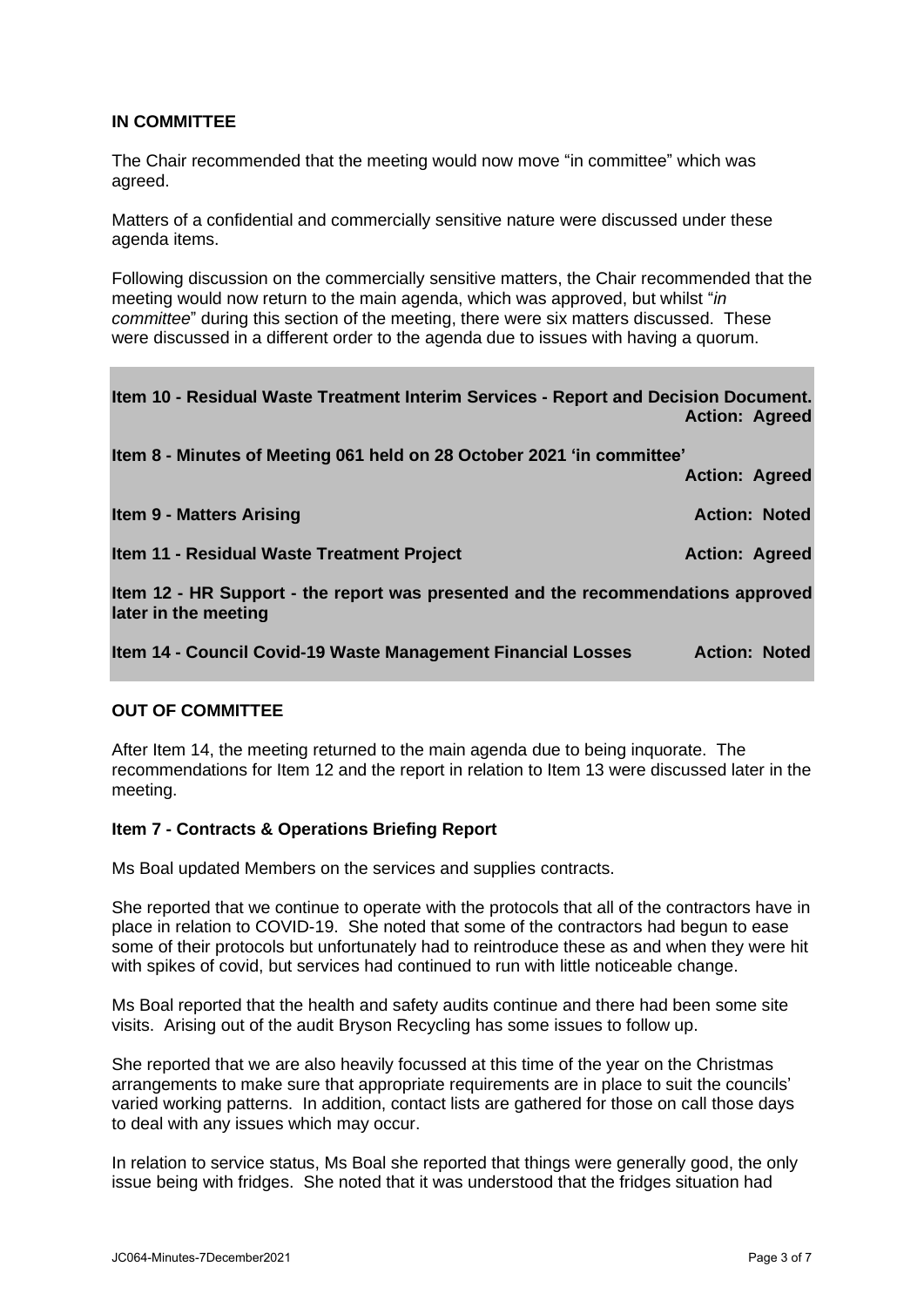eased but there were some issues with some areas still feeling pressure and we are working with the contractor to try and resolve this.

In terms of the rejected loads, there were two rejected loads into organics delivery sites in October 2021 and one rejected load into Bryson Recycling in October 2021.

She advised that we were working closely with the contractors particularly around the MRF as the overall contaminations levels had risen. She reported that arc21 officers were working closely with Bryson and we would be inviting council officers to a session to try and focus on the contamination issue.

Refering back to the ealier discussion on commnications, Ms Boal reported on things we can do when we have the resource there to produce articles such as the recent organics item produced for councils to use as a press release.

The contract tonnages were presented in the report and she noted that there had been decreases in the mixed dry recyclables but it was too soon to see an obvious trend.

In terms of the Organics Contract, there was a decrease for Type 1 which is the garden waste normal for this time of year and the Type 2 tonnages for October 2021 were almost the same in comparison to October 2020 last year, which shows a steady amount of food waste being collected in the bins with garden waste falling off at this time of the year.

Ms Boal noted that again there was an opportunity here in terms of the wider communications plan in messaging around getting the organic waste out of the more expensive bins which could be drawn upon.

In terms of the landfill contract, she reported that there was a decrease again and hopefully that would continue to be the trend but there was normally a rise in December which would be monitored.

She reported that the stats had come out for last year for overall tonnages which is growing at 2.1%, a sharper increase than in the past. In addition, as previously noted, the recycling rate had fallen slightly from the previous year, so there was work to be done.

Ms Boal reported that we would be starting to look at the revenue share to go back to councils and because the market had been quite good in terms of materials, there should be revenue share on MRF for carboard, paper and tin cans.

She noted that one of the highlights on the variation on the organics contract was the revenue share on gate fees, and we will be reporting back shortly on this. She noted, however, that a CPI rate increase is due and this has been on the rise.

On a general note, Ms Boal advised that the NI Audit Office were doing a review of waste management generally and noted that she had provided an overview of the value of the contracts, amount of waste in the market generally and the issues faced.

In terms of supplies, she reported that a large number of orders were being placed, deliveries are coming in as planned and we haven't had any non-conformances, however a few issues now on prices on orders placed some months ago which we are working through.

Following discussion the Joint Committee noted the report.

**Action: Noted**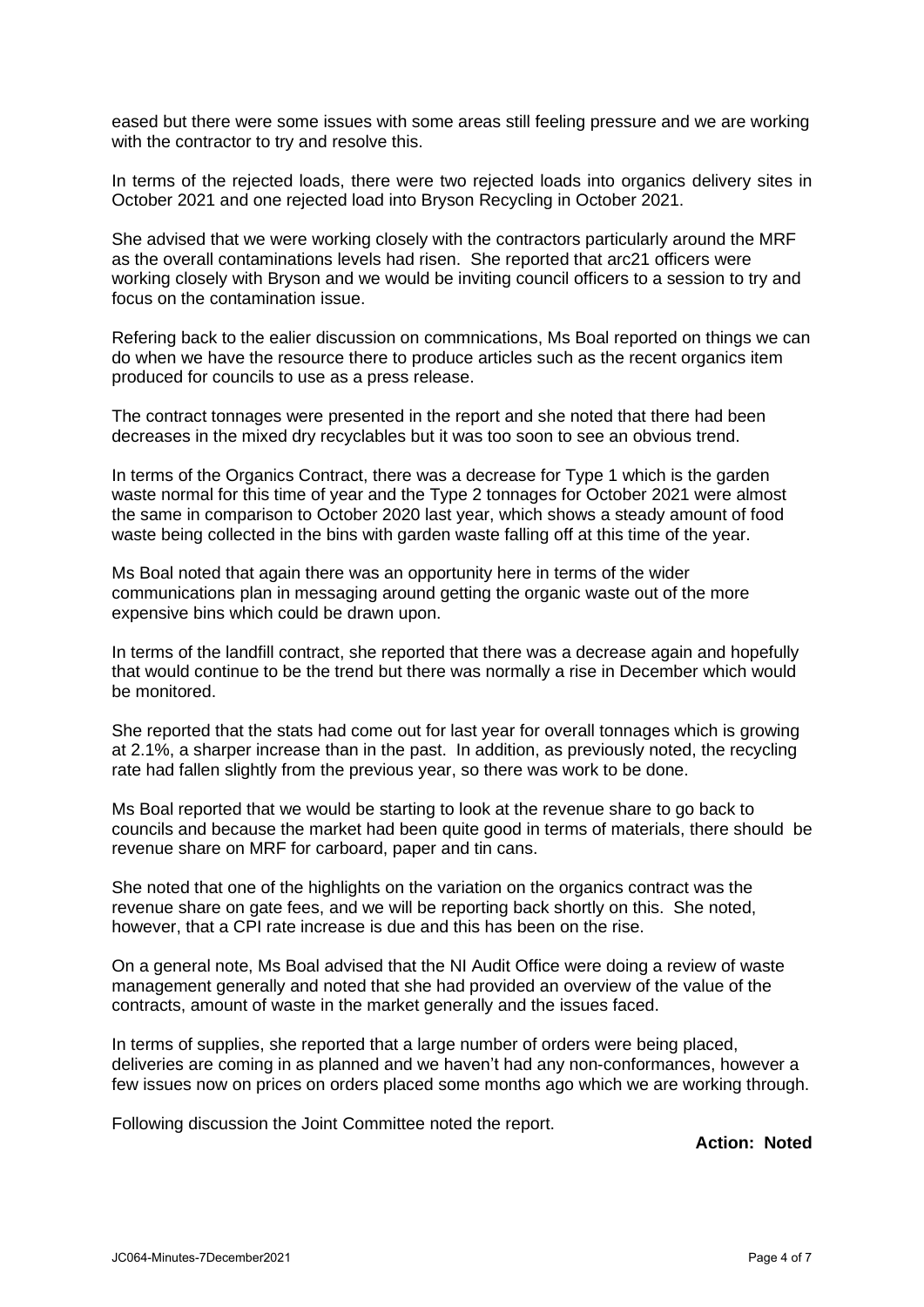#### **Item 15 - ISO Audit**

Ms Boal reported that last year, due to covid, the external audit process had been put back to January but had now returned to the normal pattern of being audited in October/ November.

She advised that we have a new external auditor and she was happy to report that we had been re-certified with no areas of improvement, no observations or no non-conformances.

She noted her thanks to the team at arc21 who supported her in achieving this result.

The Joint Committee noted the report.

#### **Action: Noted**

#### **Item 17 - Audit Committee Meeting 9 December 2021 Report**

Mr Craig advised that the next Audit Committee meeting would be held on 9 December at which they would be welcoming the new Chair, Councillor Bennington, and the new member, Councillor Owen.

He advised that the focus of the next committee meeting would be a workshop specifically designed to meet the needs of the Audit Committee members.

A copy of the Executive Summary was also provided which provides an overview of all the areas to be discussed at the beginning of the meeting.

Councillor Goodman advised that he would be happy to join the Audit Committee and Mr Craig welcomed him, and advised that he would circulate the invite and papers for the next meeting accordingly.

#### **Action: Mr Craig**

Following discussion the Joint Committee noted the report and the Executive Summary. **Action: Noted**

#### **Item 18 - Waste Management Plan**

Mr Walker provided an update on the progress of the review of the Waste Management Plan (WMP) being undertaken by the 11 councils.

He reported that as previously advised the 11 councils were considering how to work together to create a single waste plan.

He noted that over this in the summer it had been identified that it would not be possible to produce a single document at this time and three shorter Waste Management Plan (WMP) addenda were being planned instead.

He reported that this was being overseen by the Waste Forum which had approached DAERA about supplementary funding and support, but this has been declined as DAERA do not have the resources to provide this in the current financial year.

The Waste Forum met recently to progress the addenda for the councils using a single consultancy and they are now considering how such a service could be procured and the likely cost on a council-by-council basis.

Following discussion the Joint Committee noted the report. **Action: Noted**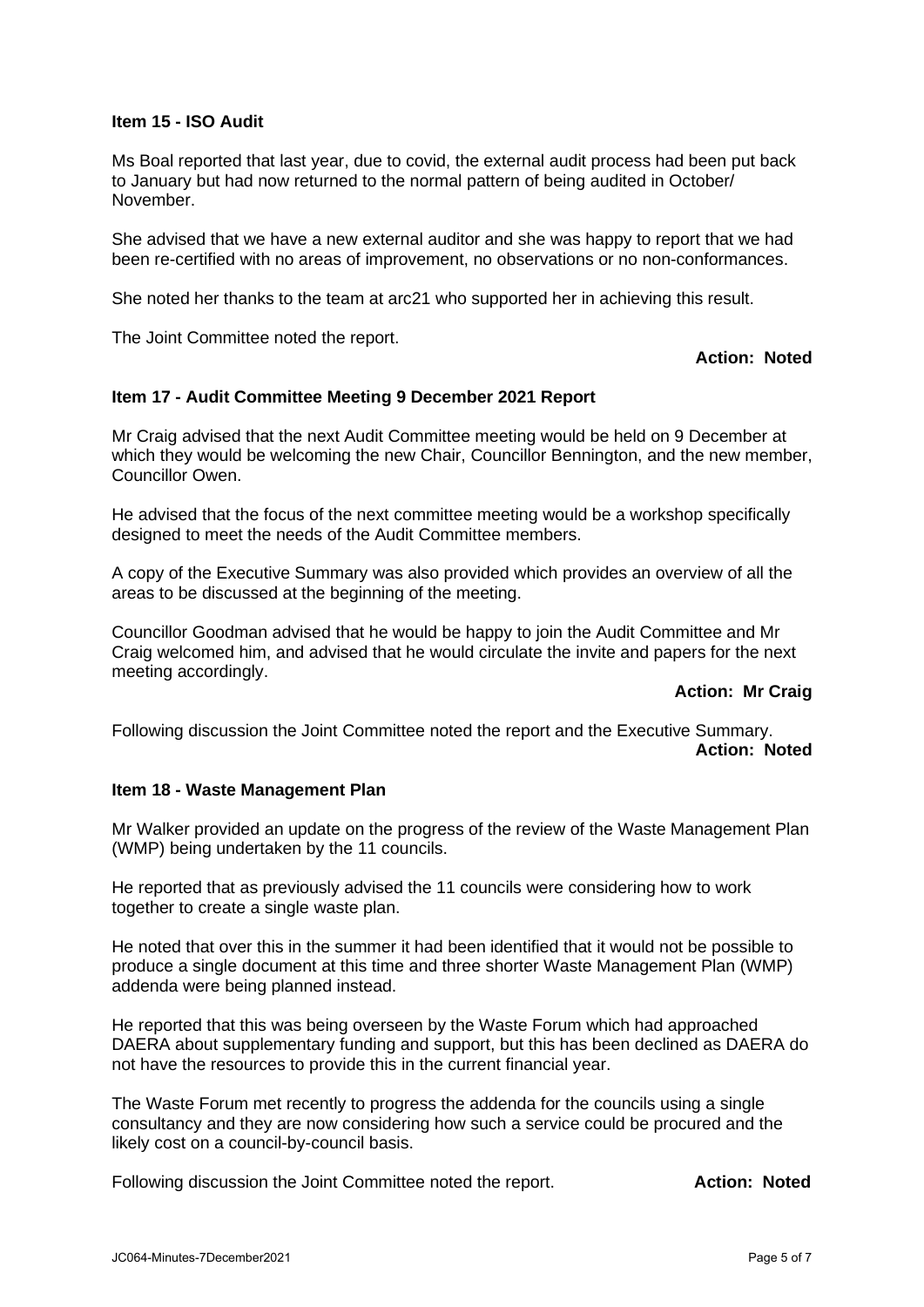#### **Councillor Burgess re-joined the meeting and therefore the meeting was again quorate and the meeting returned to 'In Committee'.**

# **IN COMMITTEE**

The Chair recommended that the meeting would now move "in committee" for Items 12 and 13 which was agreed.

Matters of a confidential and commercially sensitive nature were discussed under these agenda items.

Following discussion on the commercially sensitive matters, the Chair recommended that the meeting would now return to the main agenda, which was approved, but whilst "*in committee*" there were two matters discussed as follows:

| Item 12 - HR Support                                                      | <b>Action: Agreed</b> |  |
|---------------------------------------------------------------------------|-----------------------|--|
| <b>Item 13 - Commercially Sensitive Contract &amp; Procurement Issues</b> | <b>Action: Agreed</b> |  |

# **OUT OF COMMITTEE**

#### **Item 5 - Minutes of AGM Meeting 062 held on 9 November 2021**

Following discussion, the Joint Committee approved the minutes of the AGM meeting 062 held on 9 November 2021.

**Action: Agreed**

**Action: Noted**

# **Item 6 - Matters Arising**

There were no matters arising.

many Members in attendance as possible.

# **Item 20 - Joint Committee Attendance Report**

Mr Craig presented a report to provide Members with the opportunity to consider how best to

He reported that at the last two special meetings we had struggled to get a quorum so the issue of attendance needs to be considered going forward as it is important that we have as

maximise Member attendance at meetings considering the recent levels of attendance.

The Chair advised that he would be discussing this with the Deputy Chair and Chair of the Audit Committee as an action from the meeting.

**Action: Chair**

Following discussion it was suggested that the Chair writes to the Chief Executives of the councils advising of the recent difficulties of achieving a quorum at meetings through nonattendance of Members.

The Chair also noted that he intended to call the individual Members of the Joint Committee to discuss further.